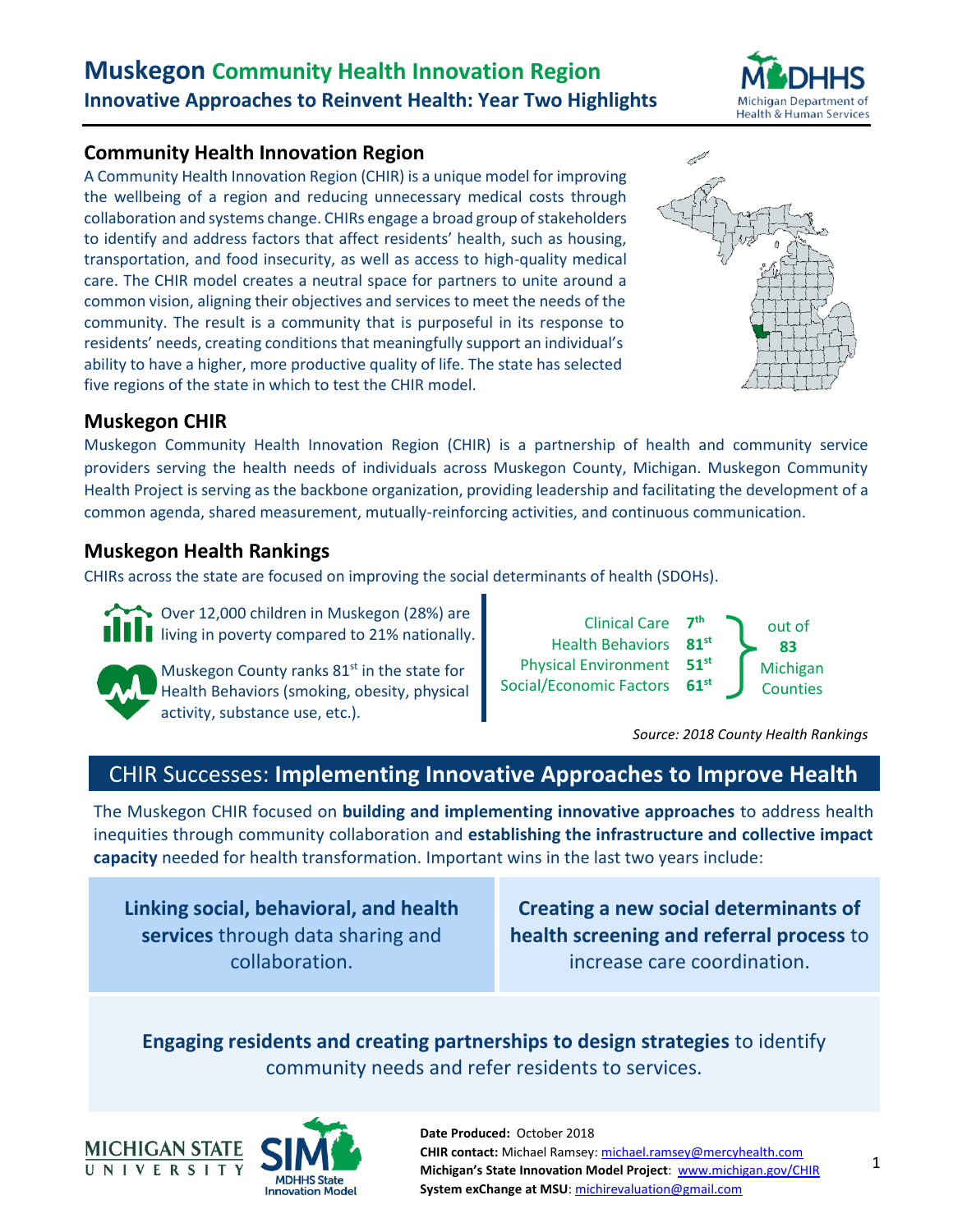

**Bright Spot**

**Creating a new social determinants of health screening and referral process** to increase care coordination.

## **CHIR Success!**

The Muskegon CHIR is **implementing an electronic social determinants of health (SDOH) screening and referral tool**. The CHIR has also developed a repository for data to better identity, track, and address community needs.

#### **What was the challenge facing the CHIR?**

Traditionally, SDOH screenings have been done using paper surveys creating more work for Patient-Centered Medical Homes and community-based organizations. These presented a confidentiality issue in terms of protecting patients' protected health information. It also made it harder to aggregate data and track the screening and referral to determine if residents' needs were met.

#### **How did the CHIR identify and help individuals?**

Using the ClarkeIS platform, the CHIR worked with its social and health service providers to implement an electronic SDOH screening and referral tool and develop a repository for data to better identity and address community needs. The platform allows providers and coordinators to track patients throughout the screening and referral process and shares data with Muskegon's central data repository. The repository combines SDOH and clinical data creating a holistic data warehouse to identify and track prevalent needs.

The screening and referral process has five steps:

| <b>Screen</b> | Patients complete a screening at PCMHs or CBOs.                           |
|---------------|---------------------------------------------------------------------------|
| <b>Assess</b> | PCMHs and CBOs can facilitate referrals and address patient needs.        |
| <b>Share</b>  | As needs are identified, information is shared with Referral Specialists. |
| <b>Refer</b>  | Referral Specialists connect them to social and health services.          |
| <b>Track</b>  | PCMHs, CBOs, and Specialists track patients to ensure needs are met.      |

#### **What has the impact been?**

As a result of the new screening and referral process, the CHIR can better identify prevalent social and health needs in the community and prioritize them for change efforts. Top needs identified include employment and income, household supplies, transportation, education, and physical health. In addition, the process prioritizes patient care to improve health outcomes.

#### **What are important next steps?**

- Expand the use of the ClarkeIS system to include more PCMHs and CBOs.
- Train PCMH and CBO staff to ensure consistency in both referrals and reporting processes.



## **Date Produced:** October 2018

#### **CHIR contact:** Michael Ramsey: [michael.ramsey@mercyhealth.com](file:///C:/Users/corbinjs/MSU%20System%20exChange%20Dropbox/SIMS%20Project/BrightSpots%202017%20and%20%202018/MUCHIR/michael.ramsey@mercyhealth.com) **Michigan's State Innovation Model Project**: [www.michigan.gov/CHIR](http://www.michigan.gov/CHIR) **System exChange at MSU**[: michirevaluation@gmail.com](mailto:michirevaluation@gmail.com)

### **Working Together**

*"We're getting community partners to work together towards a common goal."*

*- Backbone Organization Staff*

#### **Identifying Needs**

## **20,993**

screenings conducted in the CHIR between November of 2017 and April of 2018.

## *Top 5 social and health needs identified in the CHIR:*



## **Changing Health Outcomes**



*"We actually see the chance of attaining some of these goals and really moving the* 

*needle and changing health in Muskegon County."*

*- Backbone Organization Staff*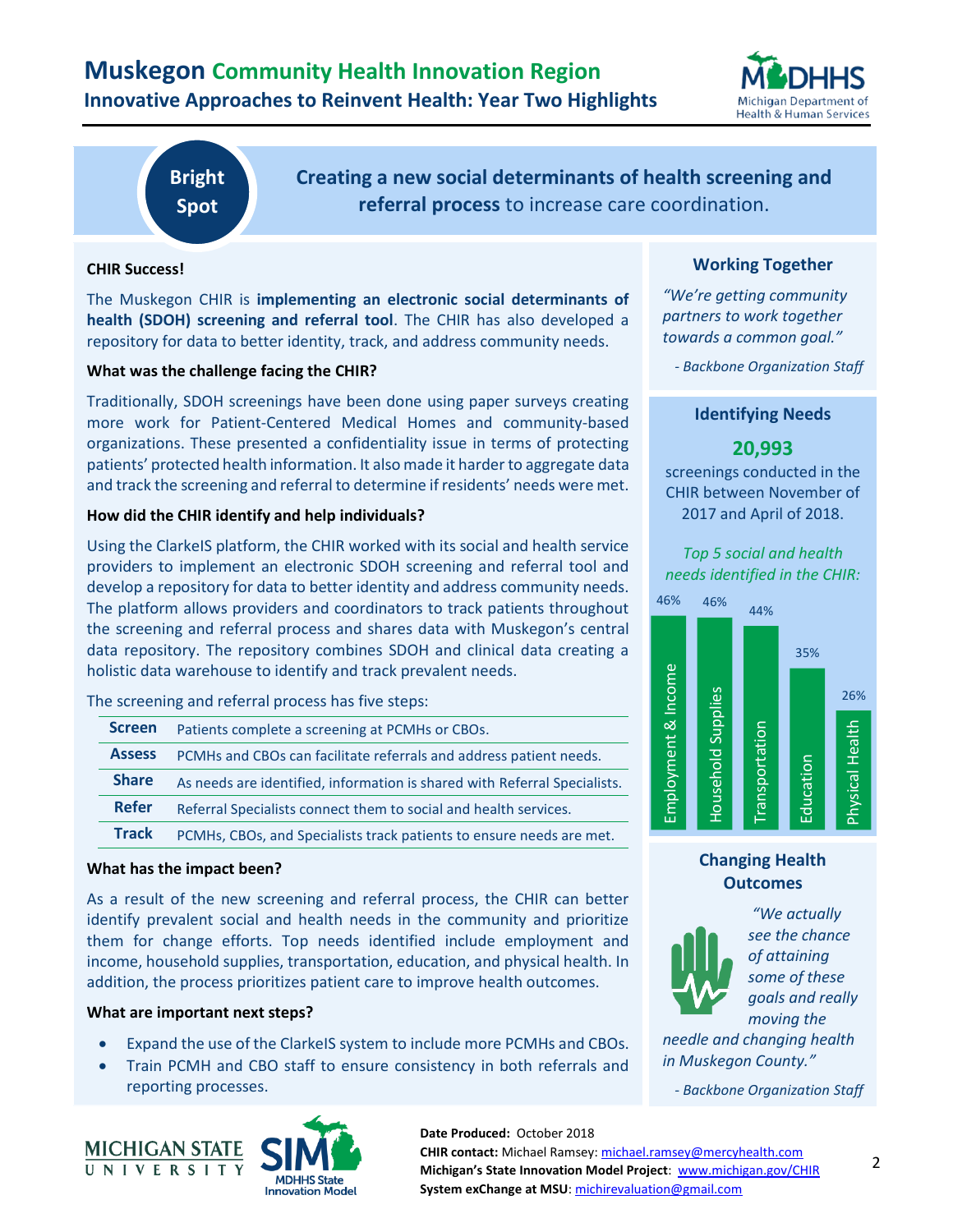

**Bright Spot**

**Engaging residents and creating partnerships to design strategies**  to identify community needs and refer residents to services.

## **CHIR Success!**

The Muskegon CHIR is **engaging residents and creating partnerships to design strategies aimed at identifying community needs and referring residents to services.** The CHIR is partnering with faith community leaders and working with neighborhood associations to learn and understand the hopes and barriers to creating effective change in neighborhoods.

## **What was the challenge facing the CHIR?**

Many communities in Muskegon County have experienced increased drug use, poor infrastructure, and housing insecurity. In addition to these challenges, other social determinants of health (SDOHs) have an impact on health outcomes for residents. These conditions, combined with a lack of access to services, have resulted in poor health outcomes for the Muskegon community.

### **How is the CHIR reaching more people?**

The Muskegon CHIR is working with multiple faith-based organizations to design and implement pilot referral centers in the county. The faith-based pilots aim to train staff and volunteers across faiths to provide on-site SDOH screenings for residents and use the State of Michigan MI Bridges referral system to refer individuals to the social and health services they need.

The CHIR is also piloting a neighborhood-based initiative by working with neighborhood associations in Muskegon Heights to better understand residents' needs and wants. The CHIR is leveraging existing relationships and developing new ones, particularly with young adults in the community. Through outreach and engagement strategies such as door-to-door surveys and a PhotoVoice project, residents are sharing their experiences, their hopes for the future, and the barriers they face.

#### **What will the impact be?**

These partnerships will allow the CHIR to reach people who may have previously fallen through the cracks and connect them to services. In addition, the neighborhood efforts increase collaboration between organizations and residents. Data collected in the community will be shared locally to develop real strategies and shared more broadly to inform decision makers.

#### **What are the important next steps?**

- Roll out the pilot programs and assess their feasibility and effectiveness.
- Expand the programs to other faith communities and neighborhoods in the county to reach more people.



## **Doing Things Differently**



*"As a faithbased organization, we should be* 

*open to doing more than just our traditional services. I'm excited about the real change this can bring to the county."*

- Social Services Provider

## **Engaging Neighborhoods Surveys**



*"We have seen some really good remarks from people wanting* 

*change. They're actually opening their doors and talking to us."*

- Social Services Partner

#### **PhotoVoice Questions**

 $\circledcirc$  What helps you to achieve your dreams?

 $\boxed{\circ}$  Are there things in the neighborhood that get in the way of your dreams?

#### **Reaching More People**



*"There's a lot of people who will go to a church for help. It would be* 

*helpful for the churches to connect with people who are coming in so they can receive better services"*

- Social Services Provider

**CHIR contact:** Michael Ramsey: [michael.ramsey@mercyhealth.com](file:///C:/Users/corbinjs/MSU%20System%20exChange%20Dropbox/SIMS%20Project/BrightSpots%202017%20and%20%202018/MUCHIR/michael.ramsey@mercyhealth.com) **Michigan's State Innovation Model Project**: [www.michigan.gov/CHIR](http://www.michigan.gov/CHIR) **System exChange at MSU**[: michirevaluation@gmail.com](mailto:michirevaluation@gmail.com)

**Date Produced:** October 2018